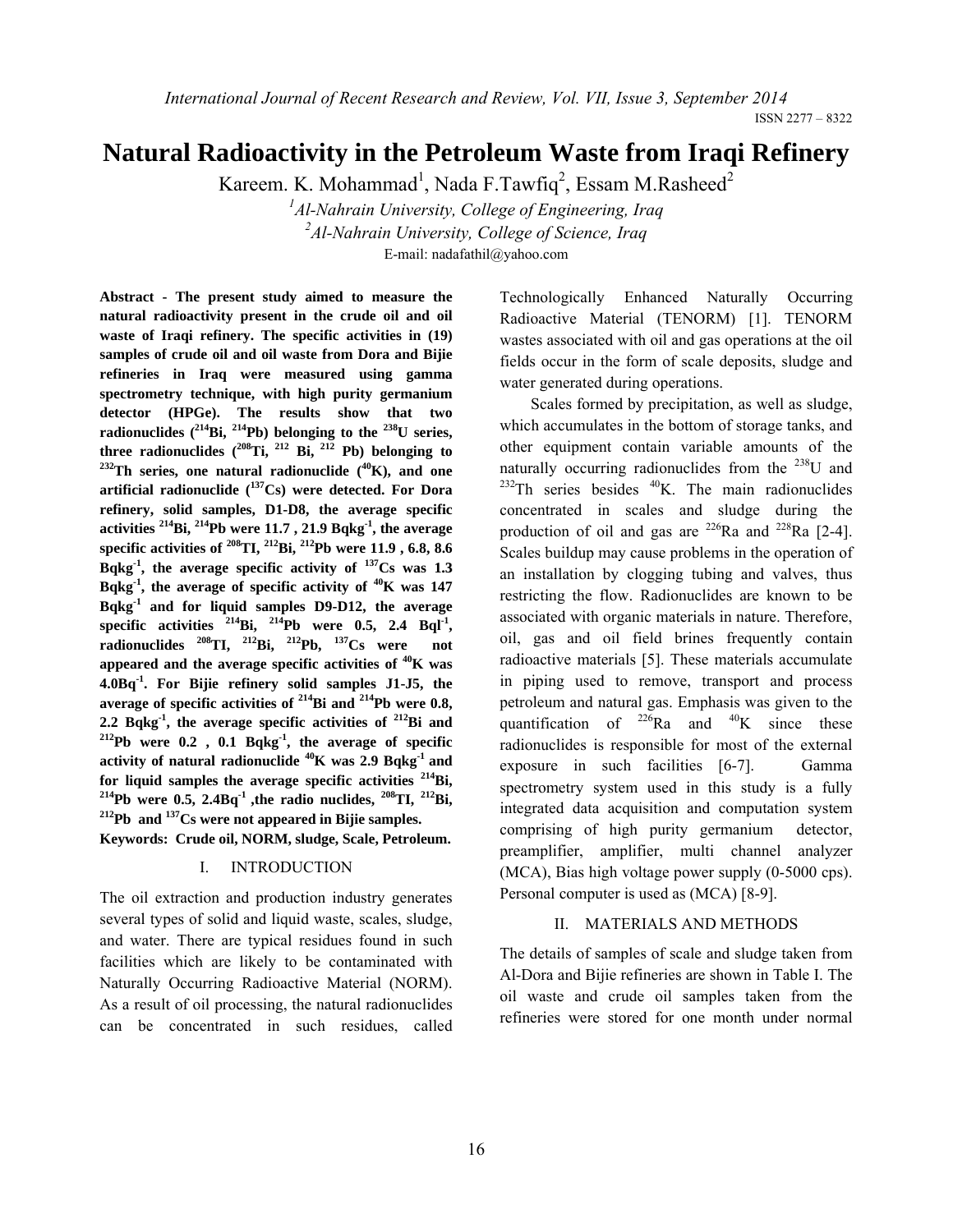laboratory conditions, which is necessary to get a radiological equilibrium.

| <b>Sample</b>    | <b>State type</b> | <b>Location of samples</b>    |  |  |
|------------------|-------------------|-------------------------------|--|--|
| code             |                   |                               |  |  |
| $D_1$            | $solid -$         | oil waste from al-sudanya     |  |  |
|                  | sludge            |                               |  |  |
| $D_2$            | solid-scale       | oil waste from (heavy         |  |  |
|                  |                   | products)                     |  |  |
| $D_3$            | $solid -$         | oil waste from (light         |  |  |
|                  | sludge            | products)                     |  |  |
| $D_4$            | $solid -$         | oil waste around pit          |  |  |
|                  | sludge            | abandonment                   |  |  |
| $D_5$            | $solid -$         | oil waste from (Hi-tech)      |  |  |
|                  | sludge            |                               |  |  |
| $D_6$            | solid-            | oil waste from beside of      |  |  |
|                  | brines            | furnace                       |  |  |
| $D_7$            | $solid -$         | depleting area of crude oil   |  |  |
|                  | sludge            |                               |  |  |
| $D_8$            | solid-            | refining dep. down of furnace |  |  |
|                  | sediment          |                               |  |  |
| $\overline{J_1}$ | solid-            | vacuum residue produces       |  |  |
|                  | sludge            | from RC                       |  |  |
|                  |                   |                               |  |  |
| J <sub>2</sub>   | $solid -$         | extract from heavy metal      |  |  |
|                  | scale             | from RC                       |  |  |
| $J_3$            | $solid -$         | foam wax heavy metal from     |  |  |
|                  | scale             | RC                            |  |  |
| $J_4$            | solid-            | oil waste from storage tank   |  |  |
|                  | sludge            |                               |  |  |
| $J_5$            | $solid -$         | Asphalt                       |  |  |
|                  | scale             |                               |  |  |
| $D_9$            | liquid-           | reached crude oil from        |  |  |
|                  | scale             | Kirkuk                        |  |  |
| $D_{10}$         | liquid-           | reached crude oil from        |  |  |
|                  | scale             | Basrah                        |  |  |
| $D_{11}$         | liquid-           | oil waste from (pit           |  |  |
|                  | scale             | abandonment)                  |  |  |
|                  |                   |                               |  |  |
| $D_{12}$         | liquid-           | Reduce crude oil (RC)         |  |  |
|                  | scale             |                               |  |  |
| $J_6$            | liquid-           | Crude oil                     |  |  |
|                  | scale             |                               |  |  |
| $\mathbf{J}_7$   | liquid-           | RC                            |  |  |
|                  | scale             |                               |  |  |

Table I: The types and locations of samples

 The activity concentrations of the radionuclides in the samples were measured using a High Purity Germanium Detector. The gamma spectrometry system consists of an n-type (EG & G ORTEC) of 17% relative efficiency having a resolution of 2 keV at 1332 keV and coupled to a 4096 channel multichannel analyzer (MCA). The detector mounted in a cylindrical lead shield (100 mm thick) to reduce the background radiation.

The background spectra were used to correct the net peak area of gamma rays of the measured isotopes. The energy and efficiency calibration were performed using a reference standard solution of Europium -152 Figure 1. One kilogram of each solid sample and one liter of each liquid sample was taken in a standard marinelli beaker and counted 1080 second. The activity concentration of  $226Ra$  was evaluated from the energies of  $351.92$ keV of  $^{214}Pb$ and  $609.31 \text{keV}$  of  $^{214}Bi$ , respectively. Similarly, the activity concentration of  $^{232}$ Th was determined from the energies of 583.19keV of  $^{208}$ Tl, 1080keV of  $^{214}$ Bi and 238.6KeV of <sup>212</sup>Pb. This was based on the assumption that secular equilibrium has been established between the long-lived parent radionuclide's 238U and 232Th, and their short lived daughter radionuclide's. The activity concentration of  $^{40}$ K was determined from the energy of 1460.83 keV. The expression used for the calculation of the activity concentrations is given by the following equation in Bq/kg [6]:

Activity 
$$
(Bq \text{ kg}^{-1}) = \frac{cps}{\varepsilon * W * I}
$$
 (1)

Where cps: is the net counts/s under the photo peak of interest,

ε: is the counting efficiency,

Iγ: relative intensity of gamma emission at energy considered,

W: is the mass of the sample (kg).

The external dose from NORM in the oil waste from the oil locations was calculated by using the following equation [10]:

$$
H(t) = A_x \times DRF
$$
 (2)

Where,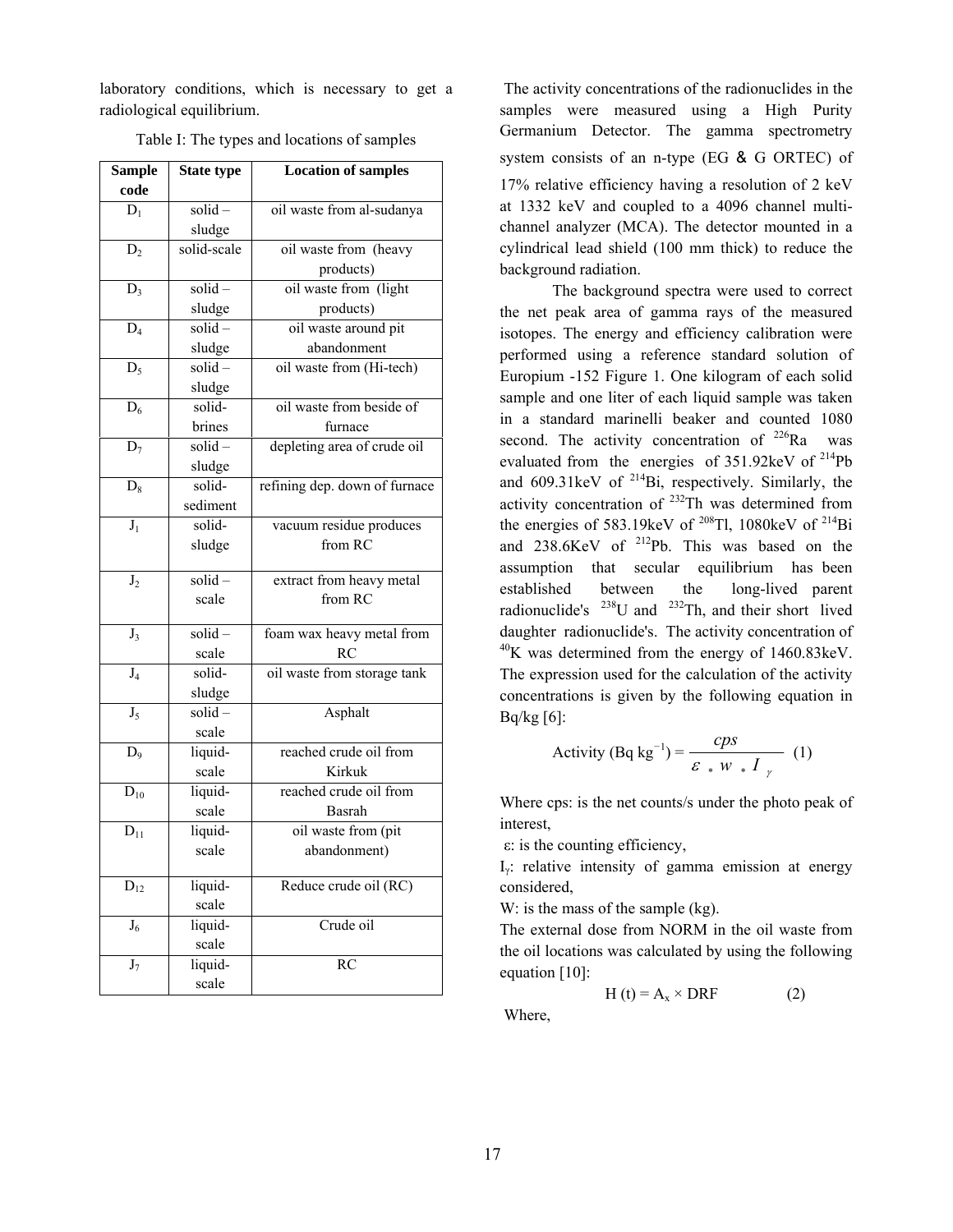H (t): The external dose rate at time (t), nGy/h.

 $A_x$ : The specific activity of radionuclide of the sample, Bq/kg.

DRF: The dose rate conversion factor.

DRF for Th-232 series  $= (0.623)$  nGy/h per Bq/kg. DRF for U-238 series  $= (0.461)$  nGy/h per Bq/kg. DRF for K-40 **=** (0.0414) nGy/h per Bq/kg**.** 

#### III. RESULTS AND DISCUSSION

The specific activities for the radionuclide's for twelve solid samples of scale and sludge from Dora and Bijie refineries were shown in Table II. The radionuclides detected in this study include:  $^{214}Bi$ , and  $^{214}Pb$  belong to the  $^{238}$ U series, and radionuclides  $^{212}$ Bi,  $^{212}$ Pb, and  $^{208}$ Tl belonging to  $^{232}$ Th series, one natural radionuclide -  $^{40}K$ , and one artificial radionuclide  $^{137}Cs.$ 

For Dora refinery, solid samples, the average of specific activities of  $^{214}Bi$ ,  $^{214}Pb$  were 11.7 $\pm$ 10.4 and 21.9±23 Bq/kg respectively, the average of specific activities of <sup>208</sup>Tl, <sup>212</sup>Bi, <sup>212</sup>Pb were 11.9±7.8, 6.8 $\pm$ 4.7 and 8.6 $\pm$ 5.3 Bq/kg, the average of specific activity of artificial radionuclide  $137Cs$ was1.3 $\pm$ 1.7Bq/kg and the average of pecific activities of natural radionuclide,  $^{40}K$  was  $147\pm40$  Bq/kg.

The highest concentrations for  $2^{14}Pb$ ,  $208TI$ were 79 and 32.31 Bqkg<sup>-1</sup> respectively in sample  $D_8$ (solid sediment), Figure 2, for  $137Cs$  5.20 Bqkg<sup>-1</sup> in sample  $D_2$  (solid scale), and for <sup>40</sup>K, 189.3Bqkg<sup>-1</sup> in sample  $D_7$  (solid –sludge). The radionuclides, i.e.,  $^{212}Bi$ ,  $^{226}Ra$ ,  $^{208}Tl$ ,  $^{212}Bi$ ,  $^{212}Pb$  and  $^{137}Cs$  were not appeared in liquid samples, the average of specific activities of natural radionuclide  $^{40}$ K was  $4.0 \pm 2.0$ Bqkg<sup>-1</sup>.

For Bijie refinery, solid samples, the average of specific activities of  $^{214}Bi$ ,  $^{214}Pb$  were  $0.8\pm0.8$ , 2.2 $\pm$ 0.7 and <sup>212</sup>Bi 0.2 Bqkg<sup>-1</sup> respectively and for natural radionuclide  $^{40}K$  2.9 $\pm$ 1.5, the radionuclides,

i.e.,  $^{208}$ Tl,  $^{212}$ Bi,  $^{212}$ Pb and  $^{137}$ Cs were not appeared in solid samples, Figure 3.

For liquid samples, the average of specific activities of  $^{214}$ Bi,  $^{214}$ Pb were 0.5 and 2.4Bq/kg, the radionuclides, i.e.,  $^{208}$ Tl,  $^{212}$ Bi,  $^{212}$ Pb and  $^{137}$ Cs were not appeared in liquid samples, the average of specific activities of natural radionuclide  $^{40}$ K was  $3.7 \pm 1.9$ Bqkg<sup>-1</sup>.

The equivalent dose from NORM in the samples from all the oil location was calculated using equation (2), as shown in Table IV.

The lowest exposure rate was 0.05 mSv/y for Bijie refinery samples, and the highest exposure rate was 0.12 mSv/y for Dora refinery. All these values are below the allowed limit from IAEA that was 1 mSv/y for the public [11].

 Workers and people that live in oil locations and refineries most likely to be exposed to this source of radiation from oil waste, but production sites can also pose a potential hazard to members of the public.

 The radioactive contamination may be present in produced water, drilling mud, or can concentrate in pipes, storage tanks, or other extraction equipment. The contamination may be present in mineral scale, sledges, slimes, or evaporation ponds or pits. The radiation comes from (NORM) in the underground rock and sediment. When companies drill for gas or oil, the produced fluids, including water, may contain radionuclides, primarily radium-226, radium-228, and radon. The radon gas may be released to the atmosphere, while the produced water and mud containing radium are placed in ponds or pits for evaporation, re-use, or recovery.

The reason of the difference in the natural radioactivity for Bije and Dora refinery that the most crude oil of Dora refinery comes from Southern of Iraq which contains a small concentration of uranium.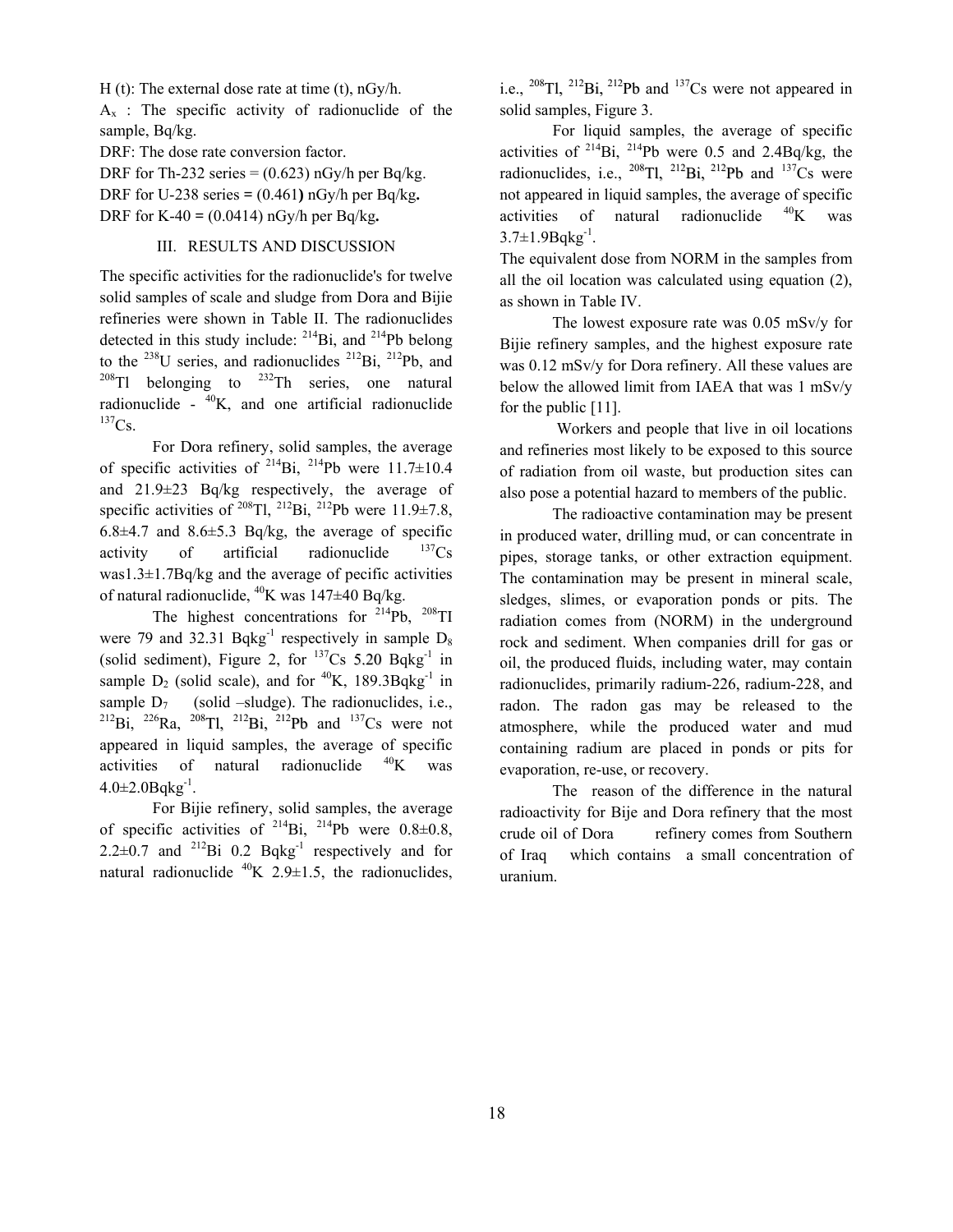| Sample         | $^{214}Bi$            | $^{214}Pb$    | $208$ Tl             | $^{212}Bi$       | $^{212}Pb$           | 40 <sub>K</sub> | $\overline{^{137}Cs}$ |
|----------------|-----------------------|---------------|----------------------|------------------|----------------------|-----------------|-----------------------|
| code           | Bq/kg                 | Bq/kg         | Bq/kg                | Bq/kg            | Bq/kg                | Bq/kg           | Bq/kg                 |
|                | Dora refinery samples |               |                      |                  |                      |                 |                       |
|                |                       |               |                      |                  |                      |                 |                       |
| $D_1$          | 6.6                   | 12.6          | 7.3                  | 3.3              | 5.5                  | 117.9           | <b>BDL</b>            |
| $D_2$          | 6.9                   | 20.3          | 7.1                  | 2.2              | 5.8                  | 107.6           | 5.2                   |
| $D_3$          | 8.4                   | 4.1           | 9.9                  | 5.6              | 8.3                  | 178.9           | 0.7                   |
| $D_4$          | 8.5                   | 18.6          | 10.0                 | 6.9              | 7.9                  | 180.7           | <b>BDL</b>            |
| $D_5$          | 6.2                   | 14.1          | 7.6                  | 4.9              | 5.3                  | 140.6           | $0.8\,$               |
| $D_6$          | 9.0                   | 29.8          | 11.0                 | $\overline{6.1}$ | 6.9                  | 184.9           | 0.5                   |
| $D_7$          | 8.8                   | 14.5          | 10.1                 | 6.7              | 6.7                  | 189.3           | 0.3                   |
| $D_8$          | 39.1                  | 79            | 32.3                 | 18.6             | 22.5                 | 76.1            | 0.3                   |
| Average        | $11.7 +$              | $21.9 \pm 23$ | $11.9 \pm 7.8$       | $6.8 + 4.7$      | $8.6 \pm 5.3$        | 147±40          | $1.3 \pm 1.7$         |
|                | 10.4                  |               |                      |                  |                      |                 |                       |
|                |                       |               |                      |                  |                      |                 |                       |
|                | Biji refinery samples |               |                      |                  |                      |                 |                       |
| $J_1$          | <b>BDL</b>            | <b>BDL</b>    | <b>BDL</b>           | <b>BDL</b>       | <b>BDL</b>           | 1.5             | <b>BDL</b>            |
| $J_2$          | <b>BDL</b>            | <b>BDL</b>    | <b>BDL</b>           | <b>BDL</b>       | <b>BDL</b>           | 1.7             | <b>BDL</b>            |
| $J_3$          | 1.9                   | 3.2           | <b>BDL</b>           | <b>BDL</b>       | <b>BDL</b>           | 5.7             | ${\bf BDL}$           |
| $\mathrm{J}_4$ | 0.2                   | 1.5           | $\operatorname{BDL}$ | 0.2              | $\operatorname{BDL}$ | 2.5             | ${\bf BDL}$           |
| $J_5$          | 0.2                   | 2.0           | <b>BDL</b>           | <b>BDL</b>       | <b>BDL</b>           | 3.1             | <b>BDL</b>            |
| Average        | $0.8 + 0.8$           | $2.2 \pm 0.7$ | <b>BDL</b>           | 0.2              | <b>BDL</b>           | $2.9 \pm 1.5$   | <b>BDL</b>            |

# Table II The specific activities ( Bq/kg ) of radionuclide's in solid samples from Dora and Bijie refineries

# Table III

The specific activities ( Bq/l ) of radionuclide's in liquid samples from Dora and Bijie refineries

| Sample   | $^{214}Bi$ | $^{214}Pb$ | $^{208}$ Tl | $^{212}Bi$            | $^{212}Pb$ | 40 <sub>K</sub> | $^{137}Cs$ |
|----------|------------|------------|-------------|-----------------------|------------|-----------------|------------|
| code     | Bq/1       | Bq/1       | Bq/1        | Bq/1                  | Bq/1       | Bq/l            | Bq/l       |
|          |            |            |             |                       |            |                 |            |
|          |            |            |             |                       |            |                 |            |
|          |            |            |             | Dora refinery samples |            |                 |            |
| $D_{9}$  | BDL        | <b>BDL</b> | <b>BDL</b>  | <b>BDL</b>            | <b>BDL</b> | 5.2             | <b>BDL</b> |
| $D_{10}$ | BDL        | BDL        | <b>BDL</b>  | BDL                   | <b>BDL</b> | 6.7             | <b>BDL</b> |
| $D_{11}$ | BDL        | <b>BDL</b> | <b>BDL</b>  | BDL                   | <b>BDL</b> | 2.2             | <b>BDL</b> |
| $D_{12}$ | BDL        | <b>BDL</b> | <b>BDL</b>  | BDL                   | <b>BDL</b> | 1.8             | <b>BDL</b> |
|          |            |            |             |                       |            |                 |            |
| Average  | <b>BDL</b> | <b>BDL</b> | <b>BDL</b>  | <b>BDL</b>            | <b>BDL</b> | $4.0 \pm 2.0$   | <b>BDL</b> |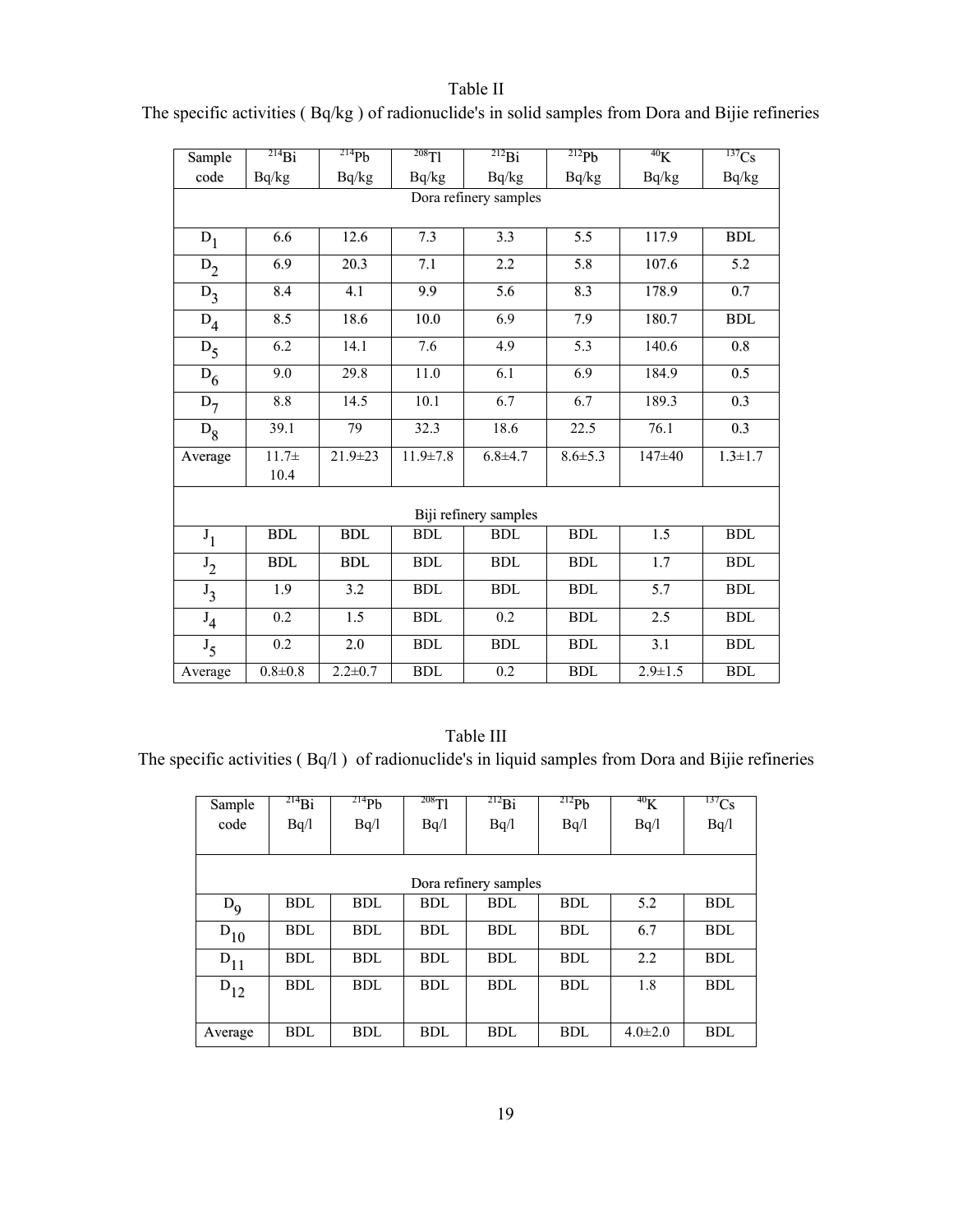| Biji refinery samples |            |            |            |            |            |               |            |
|-----------------------|------------|------------|------------|------------|------------|---------------|------------|
| -6                    | 0.5        | 2.4        | <b>BDL</b> | <b>BDL</b> | <b>BDL</b> | 4.6           | <b>BDL</b> |
| Jŋ                    | <b>BDL</b> | <b>BDL</b> | BDL        | <b>BDL</b> | BDL        | 1.8           | <b>BDL</b> |
| Average               | 0.5        | 2.4        | BDL        | <b>BDL</b> | BDL        | $3.7 \pm 1.9$ | <b>BDL</b> |

MDA: Below Detection Limit :

Table IV The dose rate and equivalent dose from NORM in oil locations

| oil location   | Dose rate | Equivalent dose |  |  |
|----------------|-----------|-----------------|--|--|
|                | (nGy/h)   | rate $(mSv/y)$  |  |  |
| Dora refinery  | 20 22     | 0.12            |  |  |
| Bijie refinery | 683       | 0.05            |  |  |



Fig.1. Energy Calibration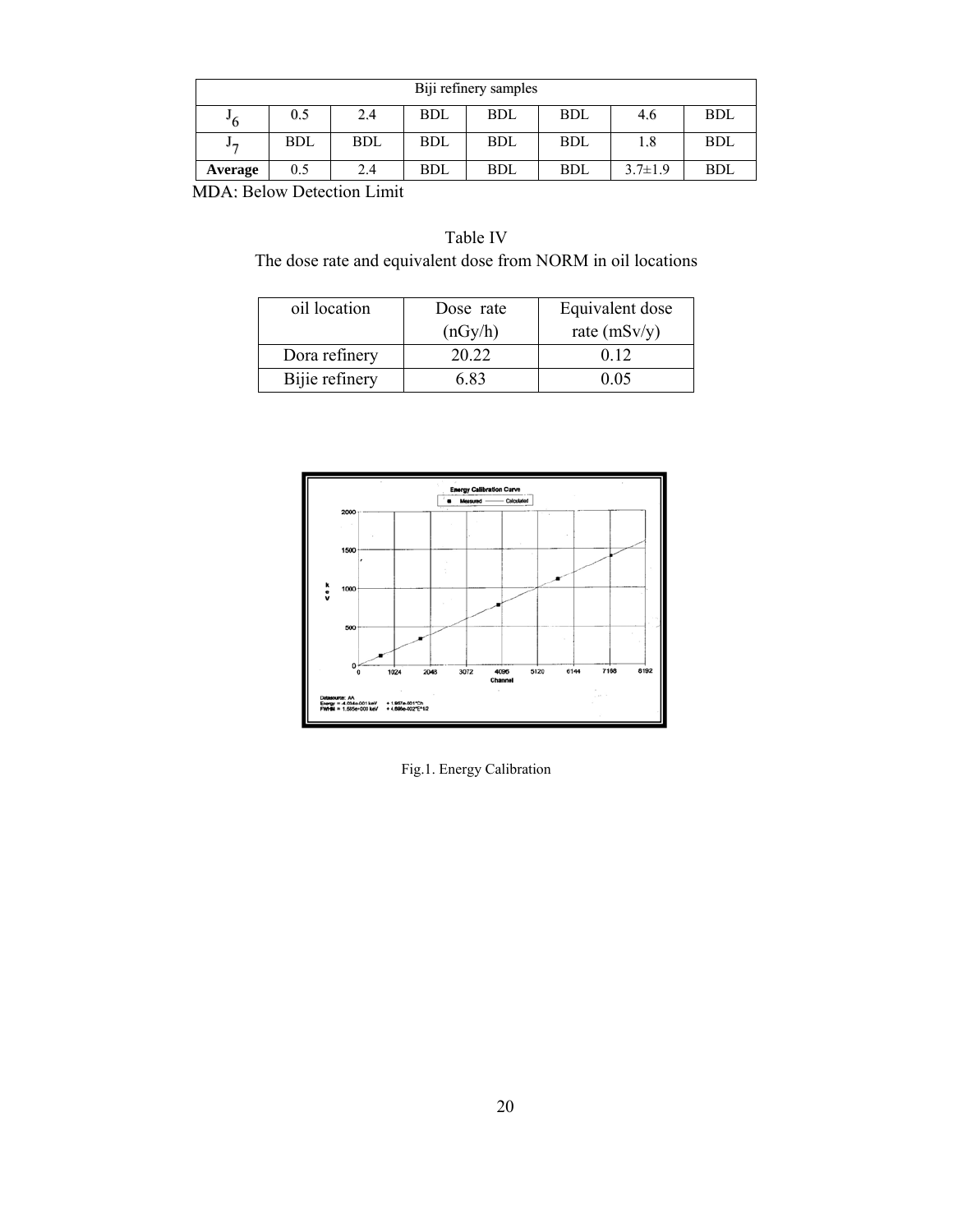

Fig.2: Gamma-rays spectrum for sample  $(D_8)$ 



Fig. 3: Gamma-rays spectrum for sample  $(J_4)$ 

## IV. CONCLUSION

The activity concentrations of  $226$ Ra,  $232$ Th and <sup>40</sup>K in the collected samples were determined using high-resolution gamma spectrometry. This study showed that the activity concentrations of natural radionuclides in the collected samples are within the recorded values compared with similar samples studied in other countries. Although the activity concentrations of the selected isotopes

are lower than the values recommended by IAEA [11].

## V. REFERENCES

- [1] Al-Masri M. S., Aba, A., Distribution NORM in different oil fields equipment, Appli. Radi. and Isotopes, 63, 4, 457-463, 2005
- [2] Al-Masri M.S., Suman, H., NORM Waste in The Oil and Gas Industry: the Syrian experience, J. of Radio. and Nucl. Chem. 256,159–162, 2003